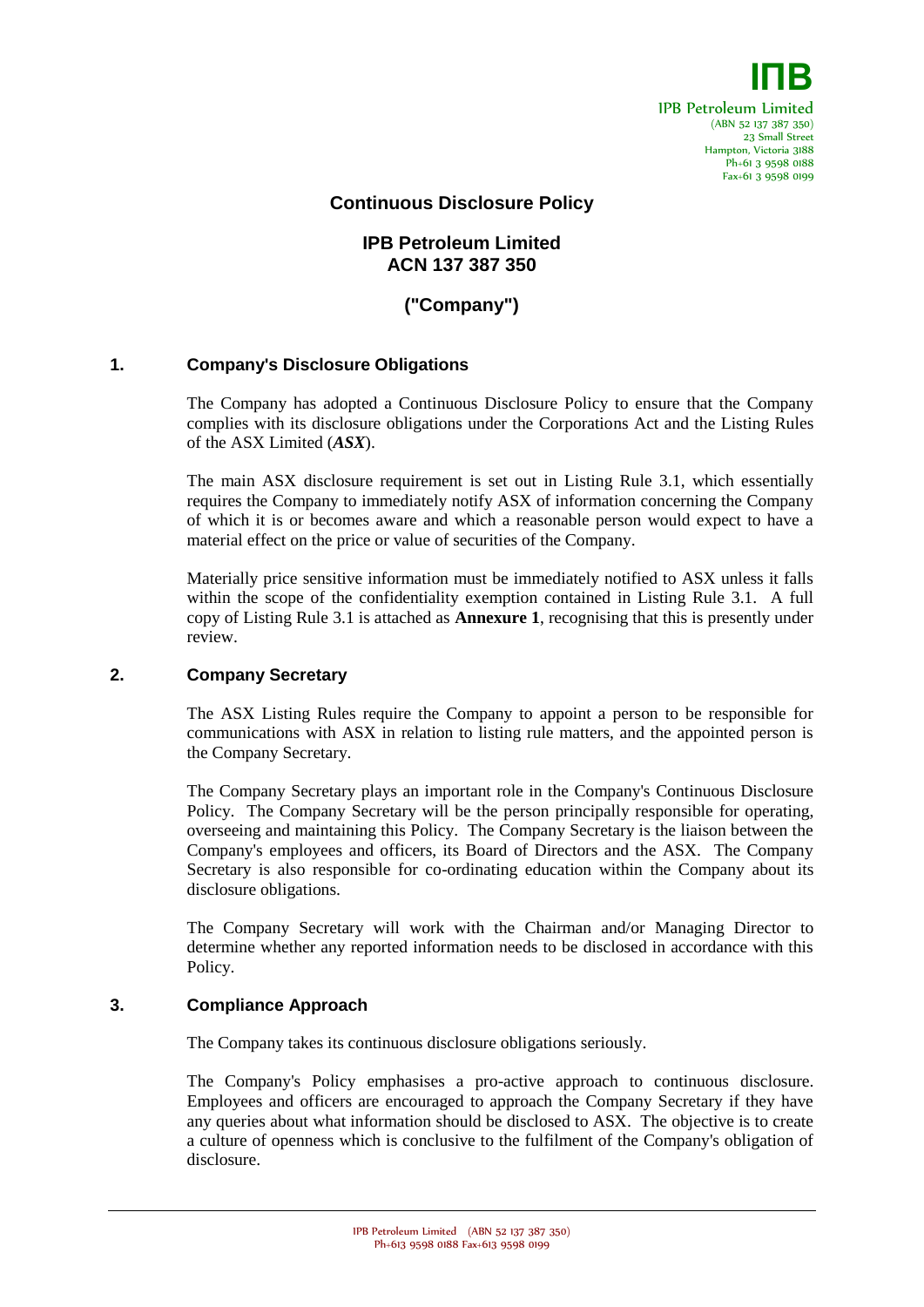## **4. Information to be reported and reporting Information to Company Secretary**

The type of matters which should be reported to the Company Secretary are set out in the Continuous Disclosure Policy Checklist (attached as **Annexure 3**). As soon as any employee or officer becomes aware of any sufficiently material information, they should promptly inform the Company Secretary.

There may be matters outside the checklist which may be sufficiently material to require reporting to the Company Secretary and if in any doubt, this should promptly be discussed with the Company Secretary.

## **5. Materiality Guidelines**

In determining whether information is material and, therefore, should be reported, the Board has adopted the Materiality Guidelines (attached as **Annexure 2**).

Whether a matter is material needs to be considered from both a quantitative viewpoint (e.g. a claim for more than a specified amount) and a qualitative viewpoint (e.g. if it could adversely affect the reputation of the Company). Matters which may be material having regard to the Materiality Guidelines should be immediately reported to the Company Secretary.

If there is any doubt as to whether a matter is material then the matter should nevertheless immediately be notified to the Company Secretary for further consideration.

## **6. Confidentiality Guidelines**

Under ASX Listing Rule 3.1, certain material information does not need to be disclosed if it falls within the scope of the confidentiality exemption in that Listing Rule. Therefore, once it has been determined that a matter is material, the Company Secretary will, possibly in conjunction with the Directors and/or external advisers, consider whether it could be considered confidential having regard to the Confidentiality Guidelines (attached as **Annexure 4**).

It is imperative that all material information be immediately disclosed to the Company Secretary, who will distribute this material to all relevant persons. To assist in making these decisions details as to why the information may be confidential should also be provided.

If it is considered that information could be confidential, then all necessary steps should be taken to ensure that the information remains confidential. For instance, that information should not be disclosed to other parties except on the basis of a confidentiality undertaking.

## **7. Closed Periods**

In view of the nature of the Company's business, it does not adopt a closed period between the close of the relevant financial period and the date the results for that financial period are released.

## **8. Dealing with analysts**

The Company must ensure that it does not give analysts any material price sensitive non-public information at any time, for example, during analysts briefings, answering analysts questions or reviewing draft analyst research reports. It is permissible to clarify or correct any factual matters or errors of interpretation that analysts make concerning already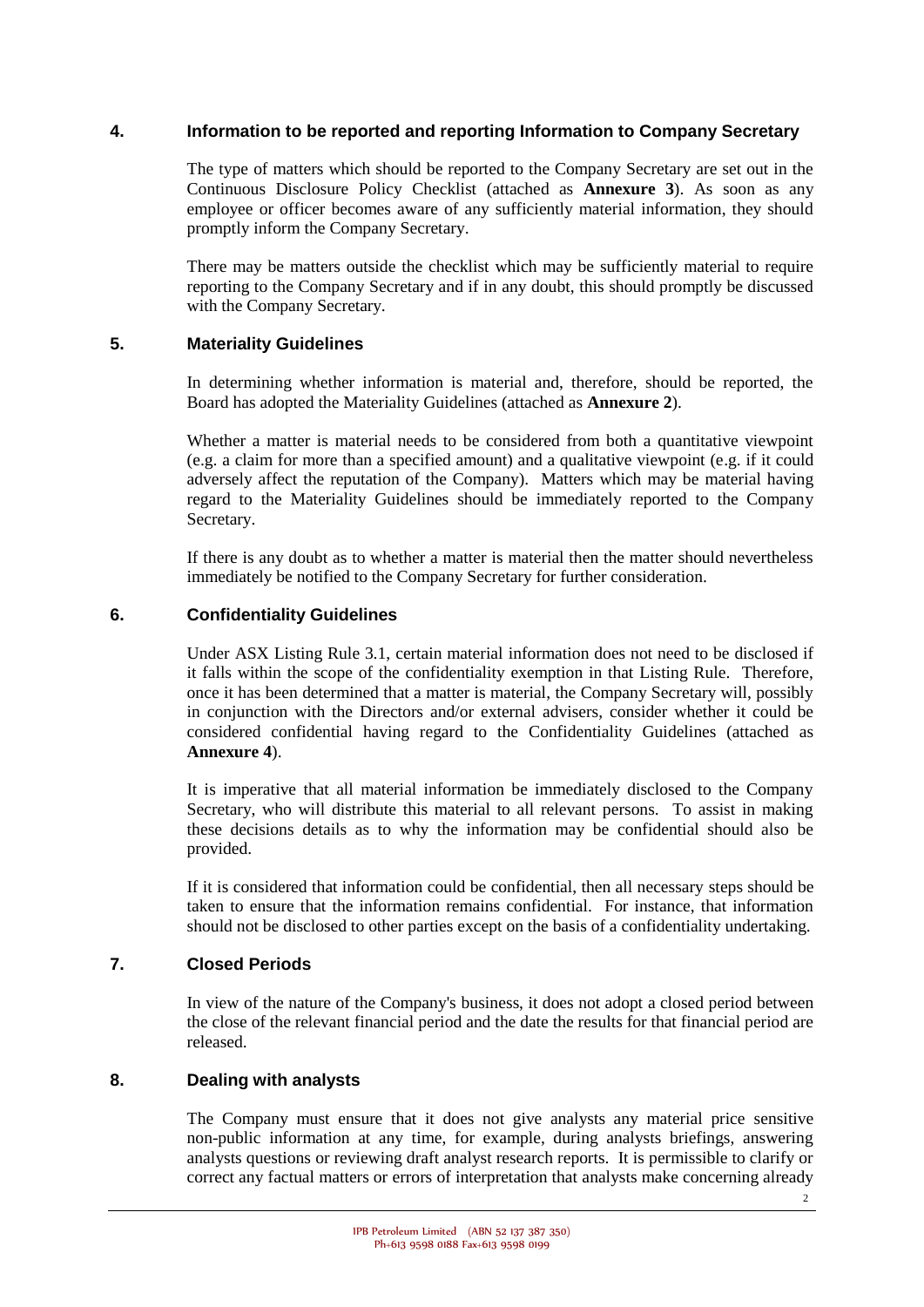publicly available information, but only to the extent that the clarification or correction does not itself amount to giving the material non publicly available information (such as correcting market expectations about profit forecasts).

In order to increase transparency and confidence in the Company's disclosure practices, all information given to analysts at a briefing, such as presentation slides is to be given to Company Secretary for immediate release to the ASX and posted on the Company's website. The information must always be released to ASX first. Slides from other public speeches, such as at an industry seminar should also be made available in this way.

Ideally, all dealings with analysts should be carefully monitored by the Company to ensure that material non-public information was not inadvertently disclosed, and if it was, to immediately disclose that information to ASX. Monitoring can occur by audio recording of the dealing, taking detailed notes of the conversations or having a person in the room where the sole role is to observe proceedings and look for any material non public disclosures.

## **9. Authorised Company Spokesperson**

The only persons authorised to speak on behalf of the Company are the Chairman and Managing Director or persons authorised by them. All enquiries by the media, regulators or analysts should be passed on to either or both of them.

#### **10. Market speculation and rumours**

In general, the Company does not respond to market speculation and rumours except where:

- (a) the speculation or rumours mean that the subject matter is no longer confidential and therefore the exception to disclosure set out in Listing Rule 3.1.2 no longer applies;
- (b) ASX formally requests disclosure by the Company on the matter; or
- (c) the Board considers that it is appropriate to make a disclosure in the circumstances.

Only authorised Company spokespersons may make any statement on behalf of the Company in relation to market rumours or speculation. If employees or officers become aware of any market speculation or rumours which the Company Secretary may not be aware of, these should be reported to the Company Secretary.

## **11. Communication of Information to ASX**

The Company Secretary is responsible for all communications with the ASX, and will coordinate all price sensitive disclosures to the market. The Company must not release information publicly that is required to be disclosed to the ASX until it has received formal confirmation of its release to the market by the ASX.

## **12. Trading Halts**

In order to facilitate an orderly, fair and informed market it may be necessary to request a trading halt from the ASX. The Chairman and the Company Secretary (after consultation with the Board where practicable to do so) will make all decisions relating to a trading halt.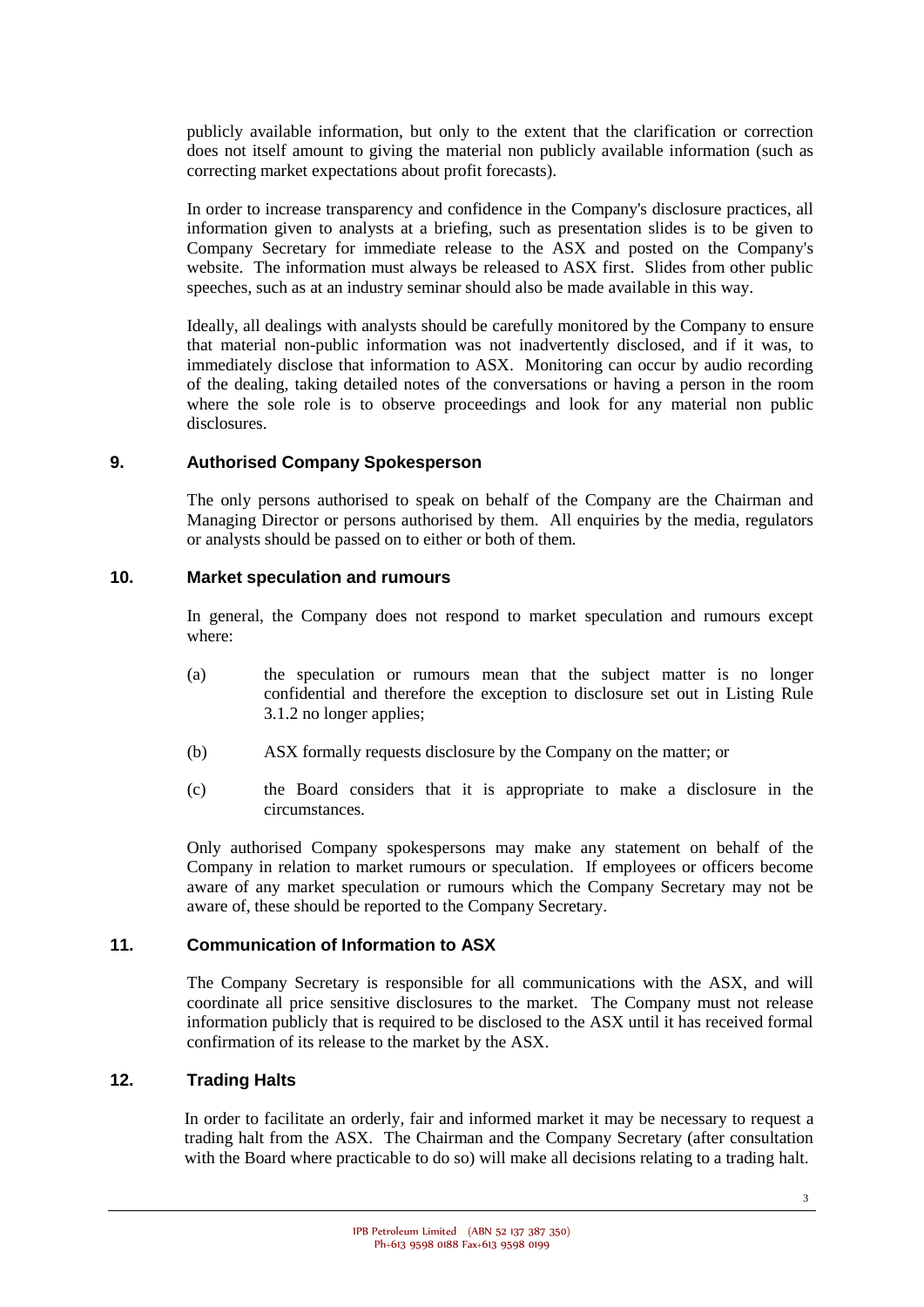## **13. Review of Policy**

This Policy will be reviewed regularly by the Board and the Board having regard to the changing circumstances of the Company and any changes to the programme will be notified to affected persons in writing. If any employee or officer has any comments or views concerning the operation or effectiveness of this Policy, they should also be communicated to the Company Secretary.

## **14. Questions**

If employees or officers have any questions about the operation of this Policy, please contact the Company Secretary.

## **15. Potential Consequences of Breach**

There are a number of potential consequences of breaching this policy. If employees or officers have questions about the potential consequences of breaching this policy they should contact the Company Secretary.

## **16. Access to the Policy**

This Policy will be available for viewing upon request to the Company Secretary.

## **17. Disclosure of the Policy**

A summary of this Policy is disclosed in the Company's corporate governance policy summary.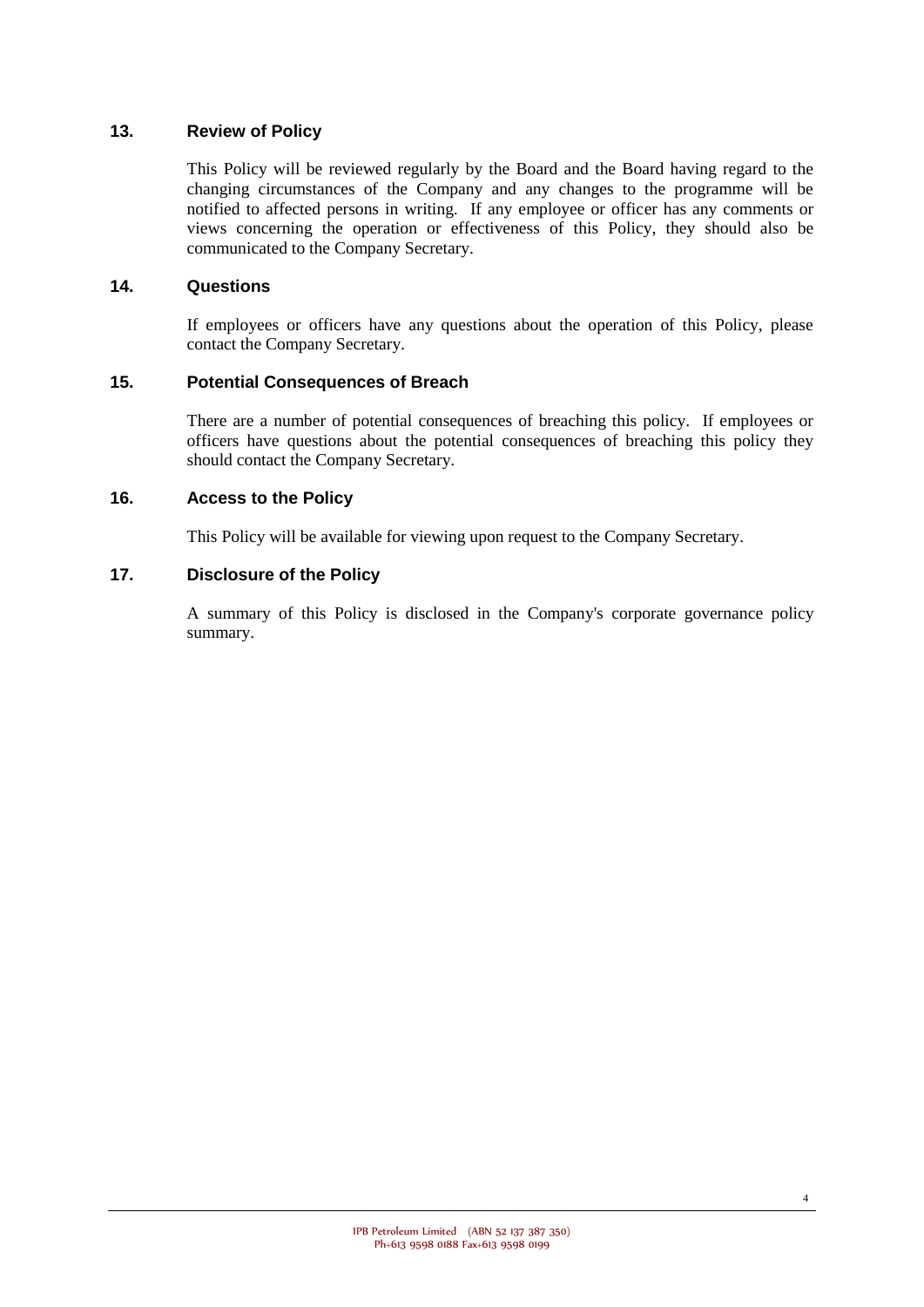#### **Listing Rule 3.1**

- "3.1 Once an entity is or becomes aware of any information concerning it that a reasonable person would expect to have a material effect on the price or value of the entity's securities, the entity must immediately tell the ASX that information. This rule does not apply to particular information while each of the following applies.
	- 3.1.1 A reasonable person would not expect the information to be disclosed.
	- 3.1.2 The information is confidential.
	- 3.1.3 One or more of the following applies:
		- (a) It would be a breach of a law to disclose the information.
		- (b) The information concerns an incomplete proposal or negotiation.
		- (c) The information comprises matter of supposition or is insufficiently definite to warrant disclosure.
		- (d) The information is generated for the internal management purposes of the entity.
		- (e) The information is a trade secret."

Listing Rule 19.12 defines "aware" to mean:

"An entity becomes aware of information if a director or executive officer has, or ought reasonably to have, come into possession of the information in the course of the performance of their duties as a director or executive officer of that entity".

Note there is also an obligation under Listing Rule 3.1B to correct or prevent a false market in the Company's shares if ASX asks for information to be publicly released.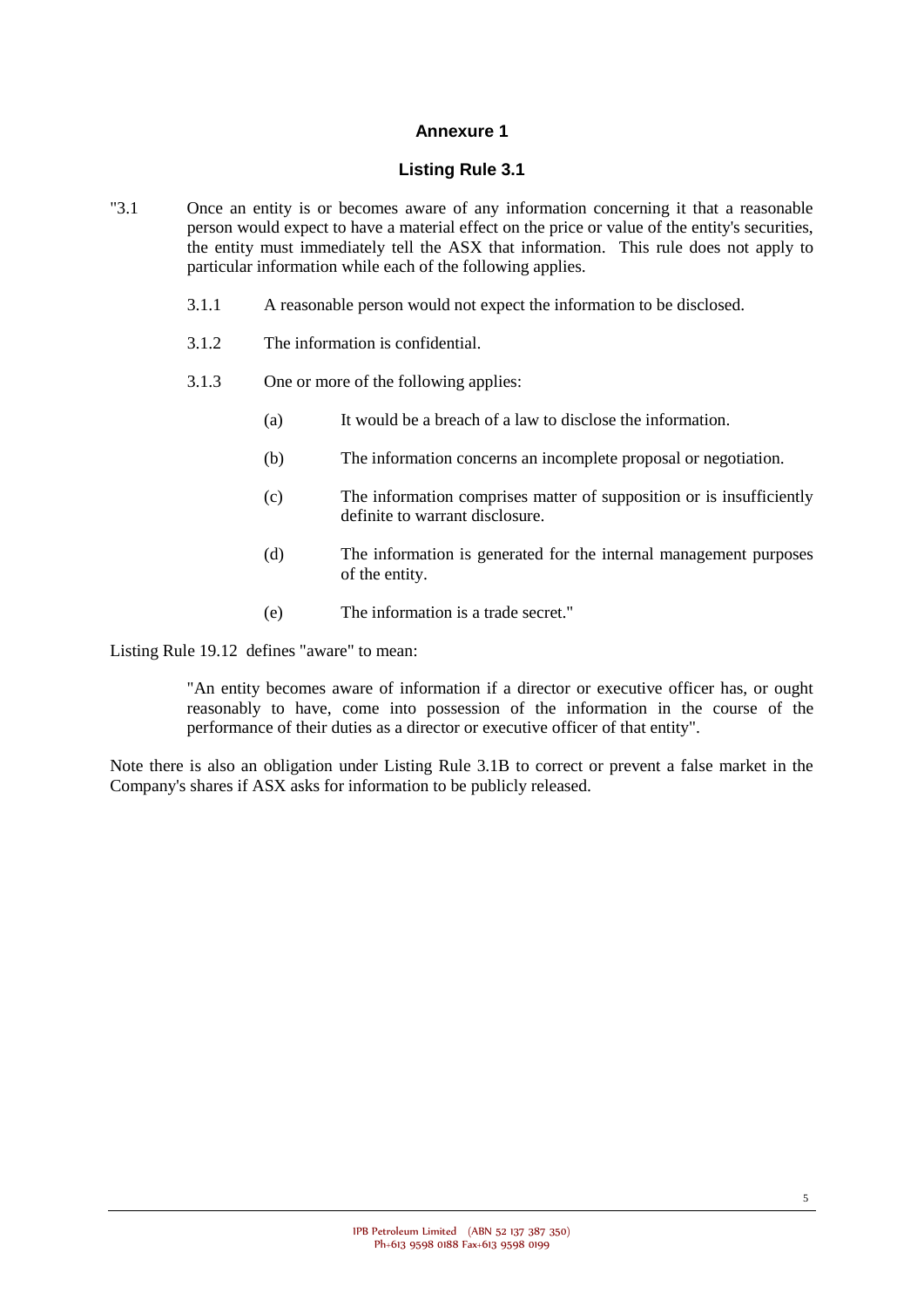## **Continuous Disclosure Policy**

#### **Materiality Guidelines**

## **1. Disclosure Obligation**

Under the *Corporation Act 2001* (Cth) and the Listing Rules of the ASX Limited (*ASX*), the Company is generally required to notify ASX of information which a reasonable person would expect to have a material effect on the price or value of securities of the Company.

The *Corporations Act 2001* (Cth) defines such information to include information which would, or would be likely to, influence persons who commonly invest in securities in deciding whether or not to subscribe for, buy or sell, securities of the Company.

#### **2. Materiality**

#### **2.1 Overview**

To ensure that the Company complies with its disclosure obligations, the Board has adopted a Continuous Disclosure Policy. To assist in determining whether information regarding the Company is, or may be, material, the Board has adopted the following materiality guidelines. Whether a matter is material must be considered from both a quantitative and qualitative viewpoint. Some guidance is also given to assist in identifying the material contracts.

#### **3. Quantitative materiality**

Matters are likely to be considered material from a quantitative viewpoint if they exceed the following thresholds:

- (a) balance sheet items will be considered material if they have a value of about 5% of the Company's total assets. For instance, an acquisition or an item of capital expenditure having a value in excess of that amount may be material; and
- (b) profit and loss items will be considered material if they will have an impact on current year earnings of about 5% of the Company's EBIT. For instance, a claim made against the Company for at least that amount could be considered material.

## **3.2 Qualitative**

Matters are likely to be considered material from a qualitative viewpoint if:

- (a) they could adversely affect the reputation of the Company (eg retail marketing campaigns);
- (b) they involve a breach of legislation which carries a substantial monetary penalty or imprisonment;
- (c) they relate to the Company's involvement in a new and potentially important market;
- (d) it involves new developments which may have a material impact on the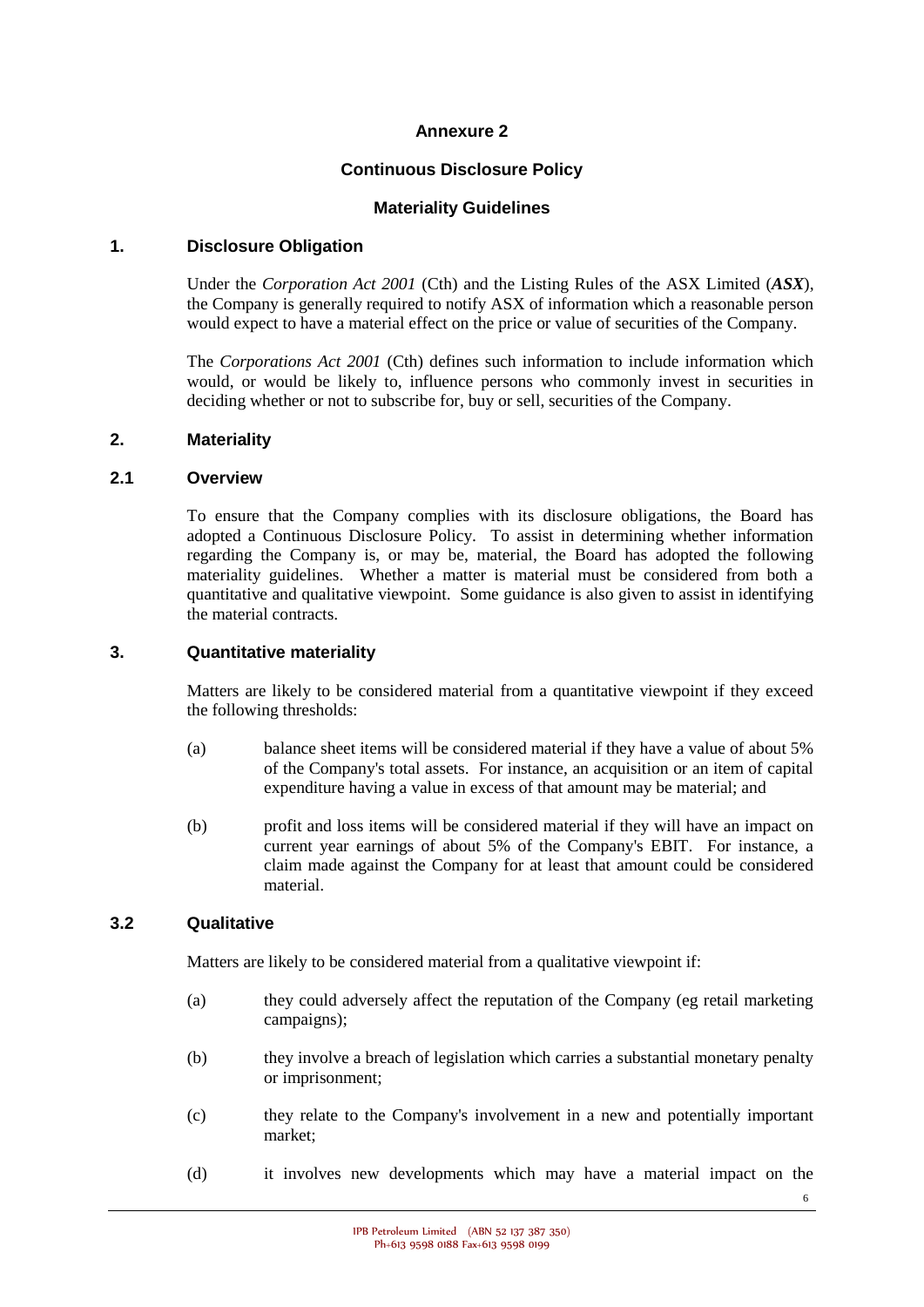Company's business in the future;

- (e) they are outside the ordinary course of business; or
- (f) if accumulated, they would satisfy the quantitative test.

## **4. Material contracts**

Contracts will be considered material if:

- (a) they are outside the ordinary course of business;
- (b) they cannot be terminated without penalty on less than 12 months' notice;
- (c) they contain exceptionally onerous provisions and relate to annual income in excess of 5% of total income;
- (d) there is a likelihood that either party will default and the default will have a negative impact of more than 5% of earnings;
- (e) they are essential to the activities of the Company and cannot be replaced or cannot be replaced without an increase in cost of more than 5% of assets; or
- (f) they satisfy the quantitative test.

## **5. Reporting of material information**

Any information which could be considered material having regard to the above thresholds and details of material contracts should be immediately reported to the Company Secretary. If there is any doubt as to whether a matter is material, the matters should nevertheless be brought to the attention of the Company Secretary.

## **6. Review of guidelines**

These materiality guidelines will be reviewed regularly by the Board and the Board having regard to the changing circumstances of the Company.

## **7. Questions**

If you have any questions about the application of these materiality guidelines, please contact the Company Secretary.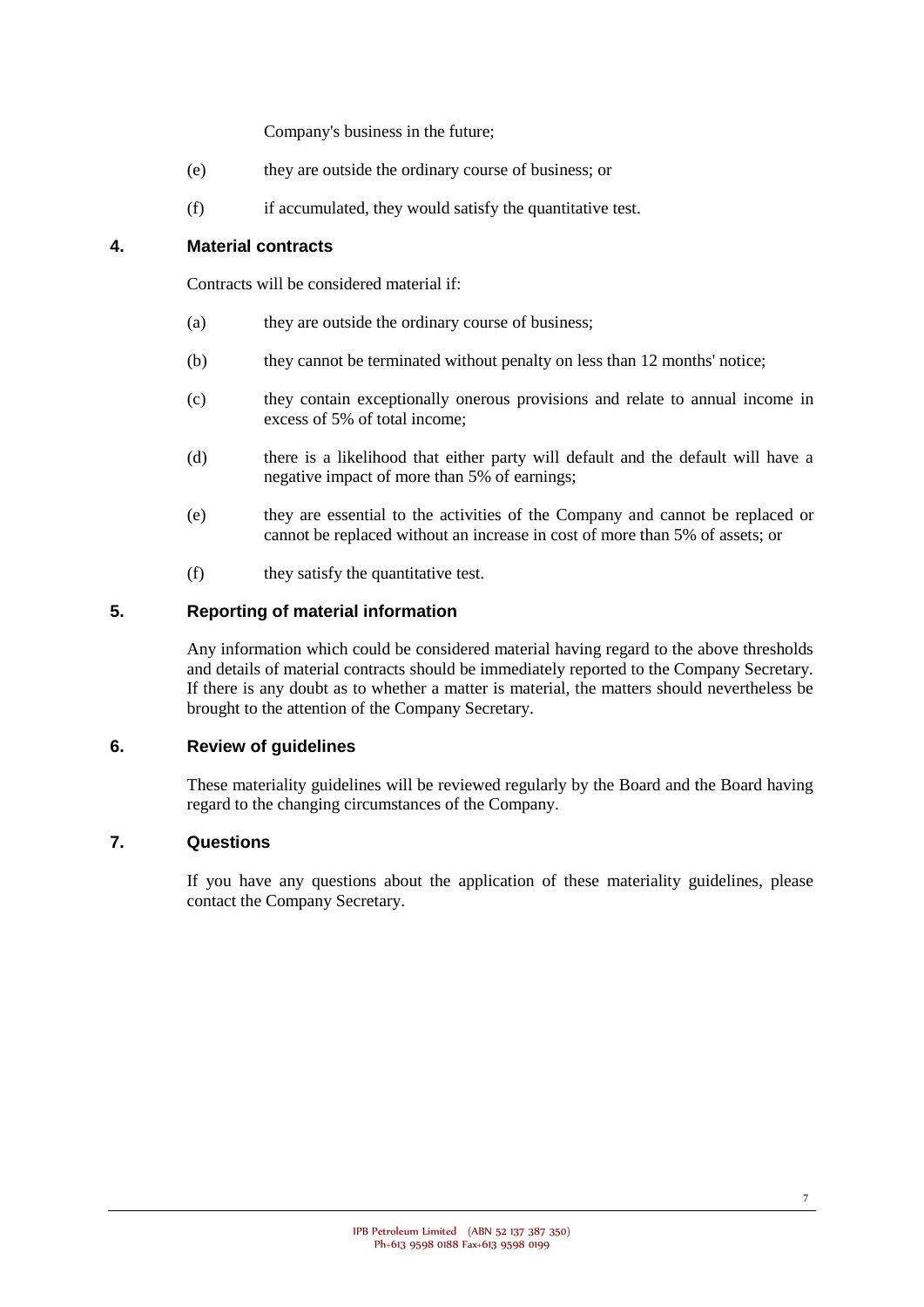# **Continuous Disclosure Policy Checklist**

| <b>Matter</b> |                                                          | <b>Disclosure</b>                           |
|---------------|----------------------------------------------------------|---------------------------------------------|
| 1.            | Corporate                                                |                                             |
| 1.1           | Acquisition or disposal of<br>subsidiaries or businesses | Details of company involved                 |
|               |                                                          | Details of business                         |
|               |                                                          | Consideration                               |
|               |                                                          | Terms of acquisition/disposal               |
| 1.2           | Breach of any law or regulatory<br>instrument            | Details of breach                           |
|               |                                                          | Anticipated consequences                    |
| 1.3           | Disputes relating to<br>subsidiaries/business units      | Subsidiary/division/business unit involved  |
|               |                                                          | Details of dispute, including when it arose |
|               |                                                          | Other party or authority                    |
|               |                                                          | Status of dispute                           |
|               |                                                          | Proposed resolution (if any)                |
|               |                                                          | Anticipated consequences                    |
| 1.4           | Legislative and governmental policy<br>changes           | Details of change<br>$\qquad \qquad -$      |
|               |                                                          | Effect on the Company                       |
| 2.            | <b>Material Contracts</b>                                |                                             |
| 2.1           | New material contracts in all<br>business units          | Date and nature of contract                 |
|               |                                                          | Parties                                     |
|               |                                                          | Price/volume of derivatives                 |
|               |                                                          | Contract amount                             |
|               |                                                          | Term                                        |
| 2.2           | Changes to existing material<br>contracts                | Date and nature of contract                 |
|               |                                                          | Parties                                     |
|               |                                                          | Reason for change                           |
|               |                                                          | Effect of change                            |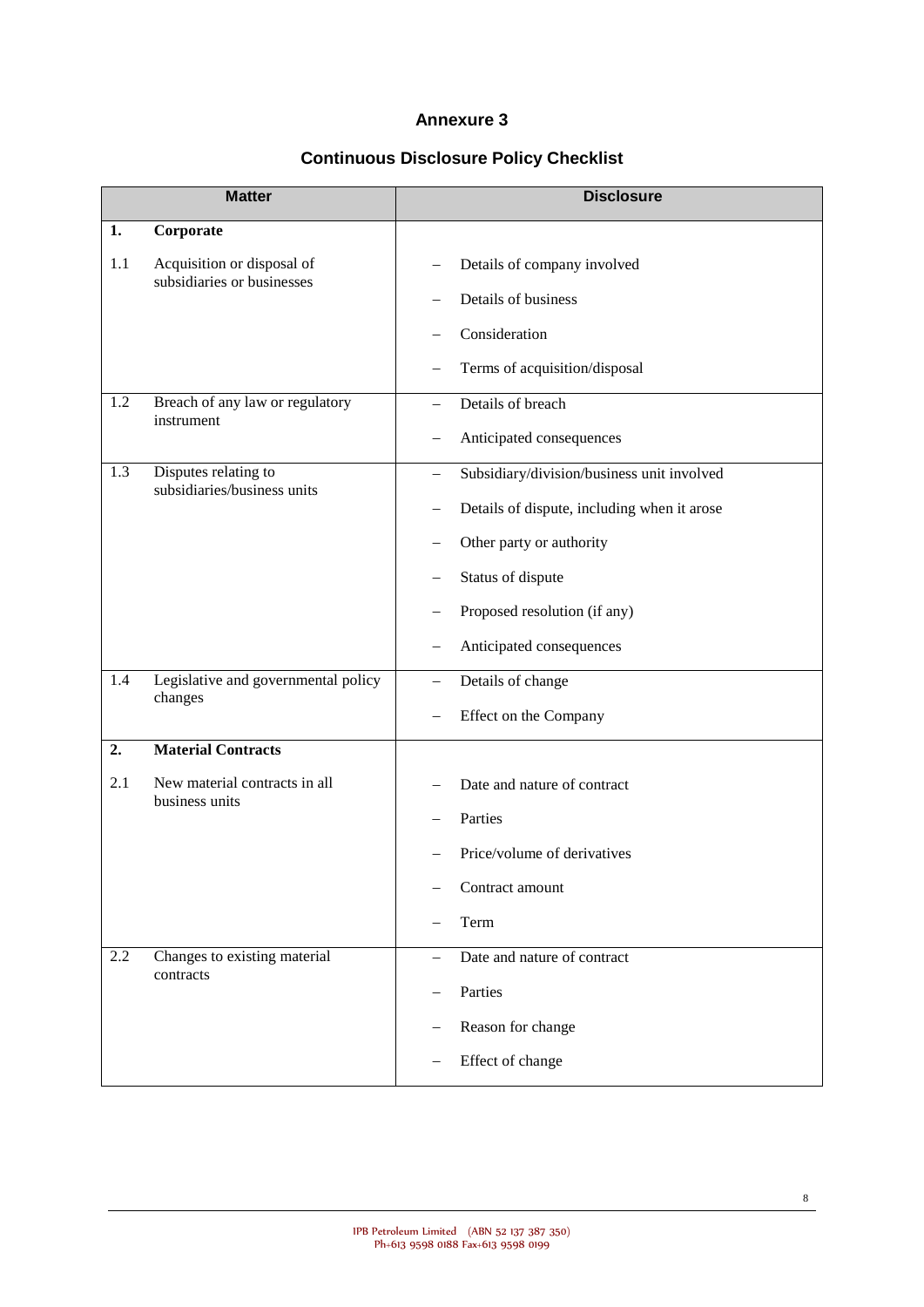| <b>Matter</b> |                                                                        | <b>Disclosure</b>                                                       |
|---------------|------------------------------------------------------------------------|-------------------------------------------------------------------------|
| 2.3           | Breach or termination of any<br>material contract (by any party to it) | Date and nature of contract                                             |
|               |                                                                        | Parties                                                                 |
|               |                                                                        | Details of breach or termination                                        |
|               |                                                                        | Anticipated consequences                                                |
| 3.            | <b>Litigation and Claims</b>                                           |                                                                         |
| 3.1           | New litigation or other claims<br>against the Company                  | Parties involved                                                        |
|               |                                                                        | Details of litigation                                                   |
|               |                                                                        | Amount involved                                                         |
|               |                                                                        | Commencement date and status                                            |
|               |                                                                        | Prospects for resolution                                                |
|               |                                                                        | Anticipated consequences                                                |
| 3.2           | Status of ongoing litigation or other                                  | Parties involved                                                        |
|               | claims against the Company                                             | Details of litigation                                                   |
|               |                                                                        | Amount involved                                                         |
|               |                                                                        | Status - any judgment or settlement                                     |
|               |                                                                        | Prospects for resolution                                                |
|               |                                                                        | Anticipated consequences                                                |
| 3.3           | Potential or threatened litigation or<br>claims                        | Parties involved                                                        |
|               |                                                                        | Circumstances which give rise to potential litigation or<br>claim       |
|               |                                                                        | Reasons why litigation or claim may arise                               |
|               |                                                                        | Amount involved                                                         |
|               |                                                                        | Prospect for resolution                                                 |
|               |                                                                        | Anticipated consequences                                                |
| 4.            | <b>Banking and Finance</b>                                             |                                                                         |
| 4.1           | New Facilities (including leases and<br>hire purchase)                 | Date and type of facility                                               |
|               |                                                                        | Details of financier                                                    |
|               |                                                                        | Material terms of facility, eg. amount, interest rate,<br>payment dates |
|               |                                                                        | Security provided                                                       |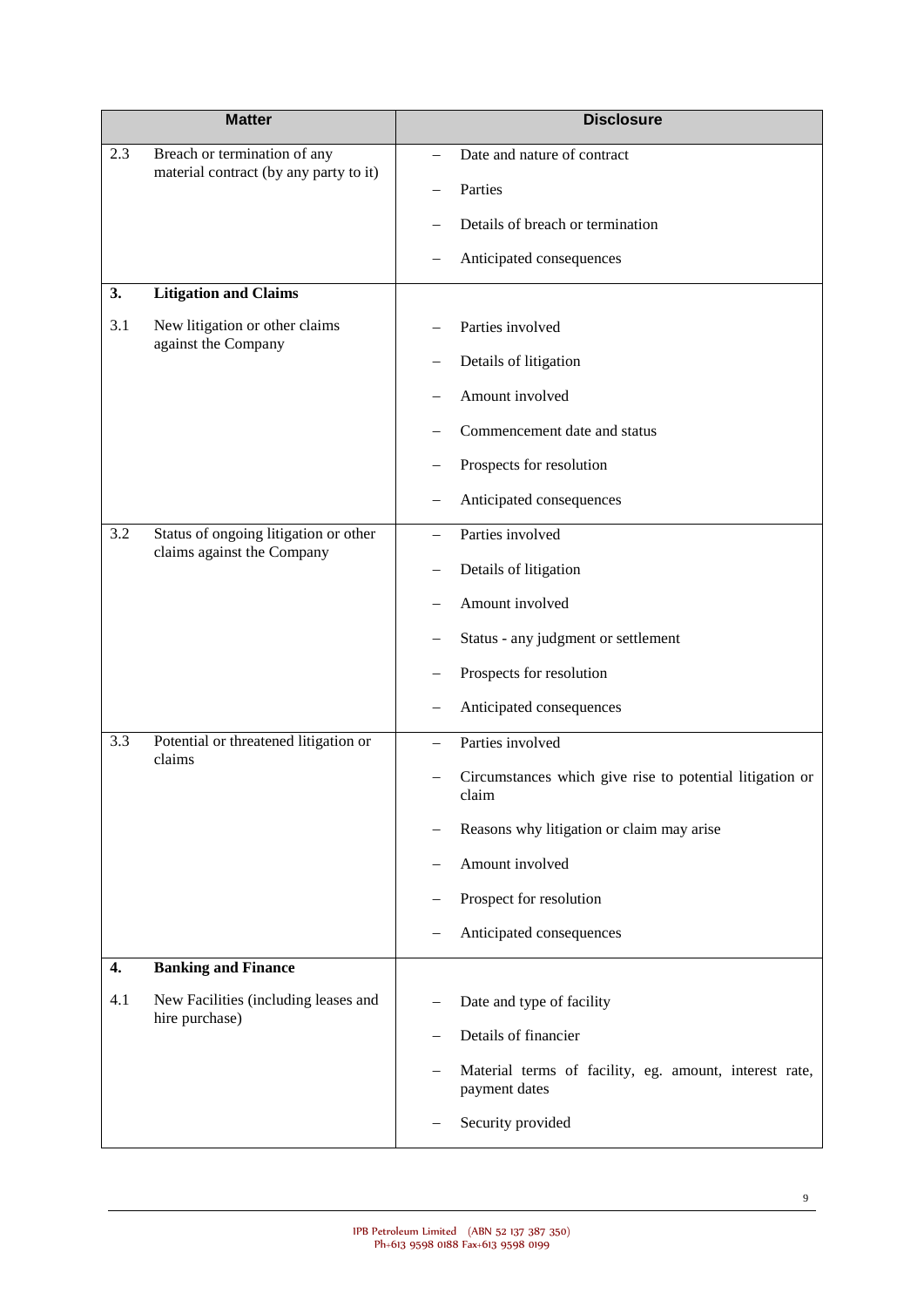|     | <b>Matter</b>                                                        | <b>Disclosure</b>                                                     |
|-----|----------------------------------------------------------------------|-----------------------------------------------------------------------|
| 4.2 | <b>Material Defaults</b>                                             | Nature of default                                                     |
|     |                                                                      | Date occurred                                                         |
|     |                                                                      | Any cross default                                                     |
|     |                                                                      | Under which facility<br>—                                             |
|     |                                                                      | Anticipated consequences (eg acceleration of payments)                |
|     |                                                                      | Proposed action                                                       |
| 4.3 | Other unusual/liabilities under<br>financing                         | Details of liabilities                                                |
| 4.4 | Appointment of receiver over any<br>assets or service of a statutory | Company, subsidiary/division involved                                 |
|     | demand                                                               | Date of appointment                                                   |
|     |                                                                      | Reason for appointment                                                |
|     |                                                                      | Amount involved                                                       |
|     |                                                                      | Details of assets                                                     |
|     |                                                                      | Anticipated consequences                                              |
| 4.5 | Application for winding up of any<br>group company                   | Company involved                                                      |
|     |                                                                      | Date of application                                                   |
|     |                                                                      | Reason for application                                                |
|     |                                                                      | Amount involved                                                       |
|     |                                                                      | Anticipated consequences                                              |
| 5.  | <b>Employment and Industrial</b><br><b>Relations</b>                 |                                                                       |
| 5.1 | Changes in workforce                                                 | - Actual or anticipated increases/decreases in number of<br>employees |
|     |                                                                      | - Reasons for changes (eg redundancy)                                 |
|     |                                                                      | - Anticipated consequences                                            |
| 5.2 | Industrial action                                                    | - Employees involved                                                  |
|     |                                                                      | - Reasons for action                                                  |
|     |                                                                      | - Anticipated consequences                                            |
|     |                                                                      | - Proposed resolution                                                 |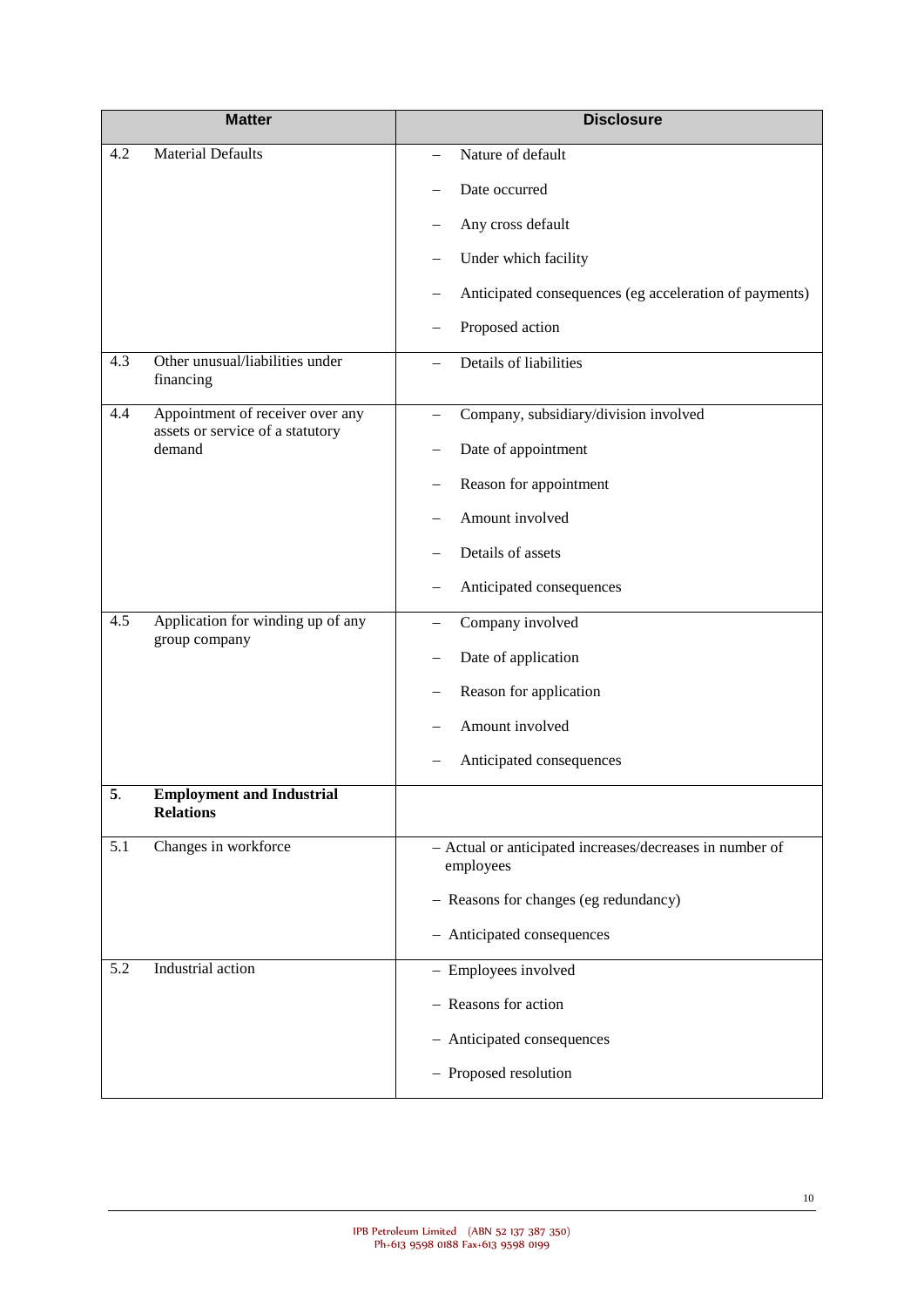|     | <b>Matter</b>                                                       | <b>Disclosure</b>                         |
|-----|---------------------------------------------------------------------|-------------------------------------------|
| 5.3 | Accident rates                                                      | - Number of accidents                     |
|     |                                                                     | - Details of accidents                    |
|     |                                                                     | - Anticipated consequences                |
| 5.4 | Workers' compensation claims                                        | - Employee involved                       |
|     |                                                                     | - Amount claimed                          |
|     |                                                                     | - Details of claim                        |
|     |                                                                     | - Proposed resolution                     |
|     |                                                                     | - Anticipated consequences                |
| 5.5 | Non-compliance with employment<br>legislation/industrial agreements | - Details of non-compliance               |
|     |                                                                     | - Anticipated consequences                |
|     |                                                                     | - Proposed resolution                     |
| 5.6 | New executives                                                      | - Name of executive                       |
|     |                                                                     | - Job description                         |
|     |                                                                     | - Conditions of service                   |
| 5.7 | Loss of key executives                                              | - Name of executive                       |
|     |                                                                     | - Job description                         |
|     |                                                                     | - Reasons for loss                        |
|     |                                                                     | - Proposal to replace                     |
| 6.  | Capital expenditure                                                 |                                           |
|     |                                                                     | - Details of plant and equipment acquired |
|     |                                                                     | - Consideration                           |
|     |                                                                     | - Key terms of acquisition                |
|     |                                                                     | - Likely impact on Company's operations   |
| 7.  | <b>Property</b>                                                     |                                           |
| 7.1 | Acquisition or disposal of property                                 | - Details of property                     |
|     |                                                                     | - Consideration                           |
|     |                                                                     | - Terms of acquisition or disposal        |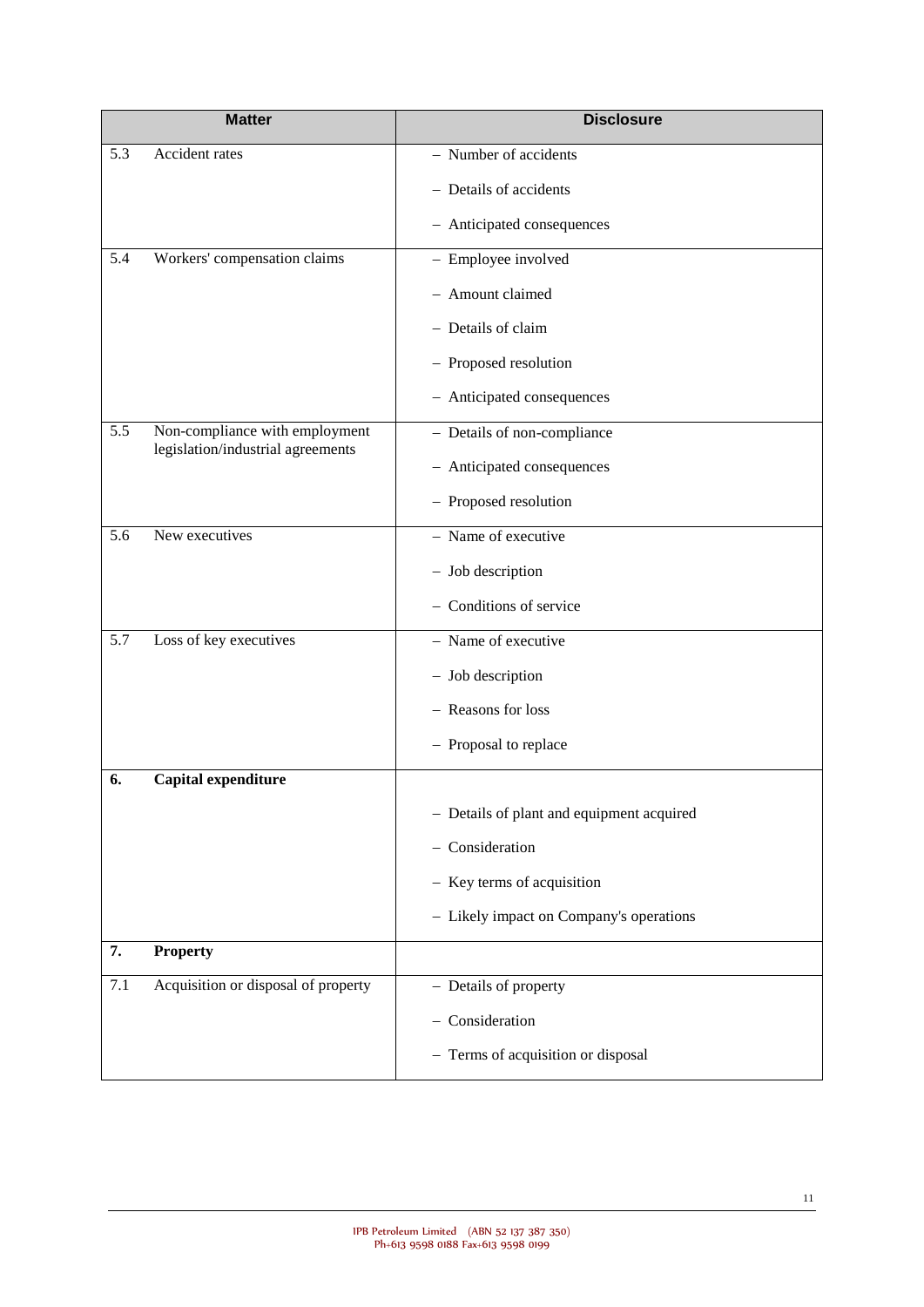|      | <b>Matter</b>                                             | <b>Disclosure</b>                                                   |
|------|-----------------------------------------------------------|---------------------------------------------------------------------|
| 7.2  | New leases                                                | - Details of lease                                                  |
|      |                                                           | - Landlord                                                          |
|      |                                                           | $-$ Term                                                            |
|      |                                                           | - Rental per annum                                                  |
|      |                                                           | - Other material terms                                              |
| 7.3  | Breach of lease                                           | - Details of lease                                                  |
|      |                                                           | - Details of breach                                                 |
|      |                                                           | - Anticipated consequences                                          |
|      |                                                           | - Proposed resolution                                               |
| 8.   | <b>Environmental Matters</b>                              |                                                                     |
| 8.2  | Details of breaches of environmental<br>laws/requirements | - Details of breach                                                 |
|      |                                                           | - Anticipated consequences                                          |
| 8.3  | Reports to environmental authorities                      | - Timing of report                                                  |
|      |                                                           | - Material disclosures in report                                    |
| 9.   | <b>Insurance</b>                                          |                                                                     |
| 9.1  | Details of any new/variations in<br>insurance             | - Details of new/variations in insurance                            |
| 9.2  | Insurance claims                                          | - Details of claim, including date and parties involved in<br>claim |
|      |                                                           | Anticipated consequences                                            |
| 10.  | <b>Permits</b>                                            |                                                                     |
| 10.1 | Details of any new/variations permits                     | - Details of new/variations in permits                              |
| 10.2 | Exploration                                               | Details of exploration to be conducted<br>$\overline{\phantom{m}}$  |
|      |                                                           | Results of exploration conducted<br>$\qquad \qquad -$               |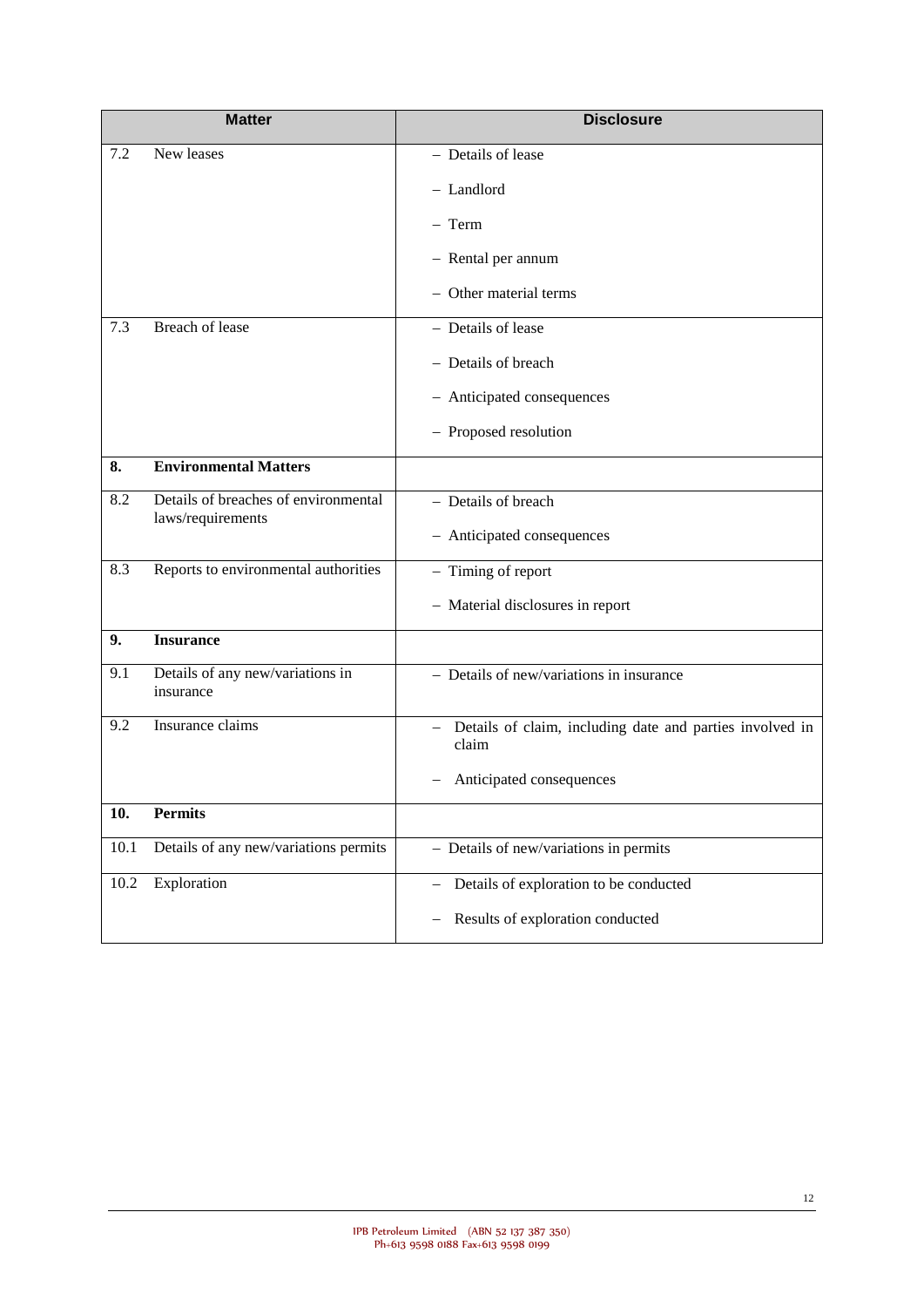## **Continuous Disclosure Policy**

#### **Confidentiality Guidelines**

## **1. Material information must be reported**

It is imperative that all material information be reported to the Company Secretary. However, such information might fall within the scope of the confidentiality exemption provided for in Listing Rule 3.1.

#### **2. Confidentiality exemption**

To assist in determining whether material information is, or may be confidential, the relevant portions of Listing Rule 3.1 dealing with the confidentiality exemption are extracted below, together with some guidance as to their interpretation. It is important to note that material information will only be within the confidentiality exemption if each of the conditions in (i), (ii) and (iii) are satisfied.

The confidentiality exemption will apply if:

#### (i) **a reasonable person would not expect the information to be disclosed; and**

For instance, if the disclosure of the information would be materially prejudicial to the Company, eg if it came into the hands of competitors.

#### (ii) **the information is confidential; and**

Consideration should be given as to why any information is confidential. For instance:

- (A) the information could relate to an agreement which contains confidentiality provisions; or
- (B) the information is contained in internal reports and documentation, such as monthly management reports, which are confidential and not generally disclosed to the market.

#### (iii) **one or more of the following conditions apply:**

- (A) it would be a breach of the law to disclose the information;
- (B) the information concerns an incomplete proposal or negotiation;
- (C) For instance, the information relates to negotiations and arrangements prior to a legally binding agreement being entered into.
- (D) the information comprises matters of supposition or is insufficiently definite to warrant disclosure;
- (E) for instance, preliminary results of an activity which have not been verified by confirmatory action;
- (F) the information is generated for internal management purposes of the Company; or